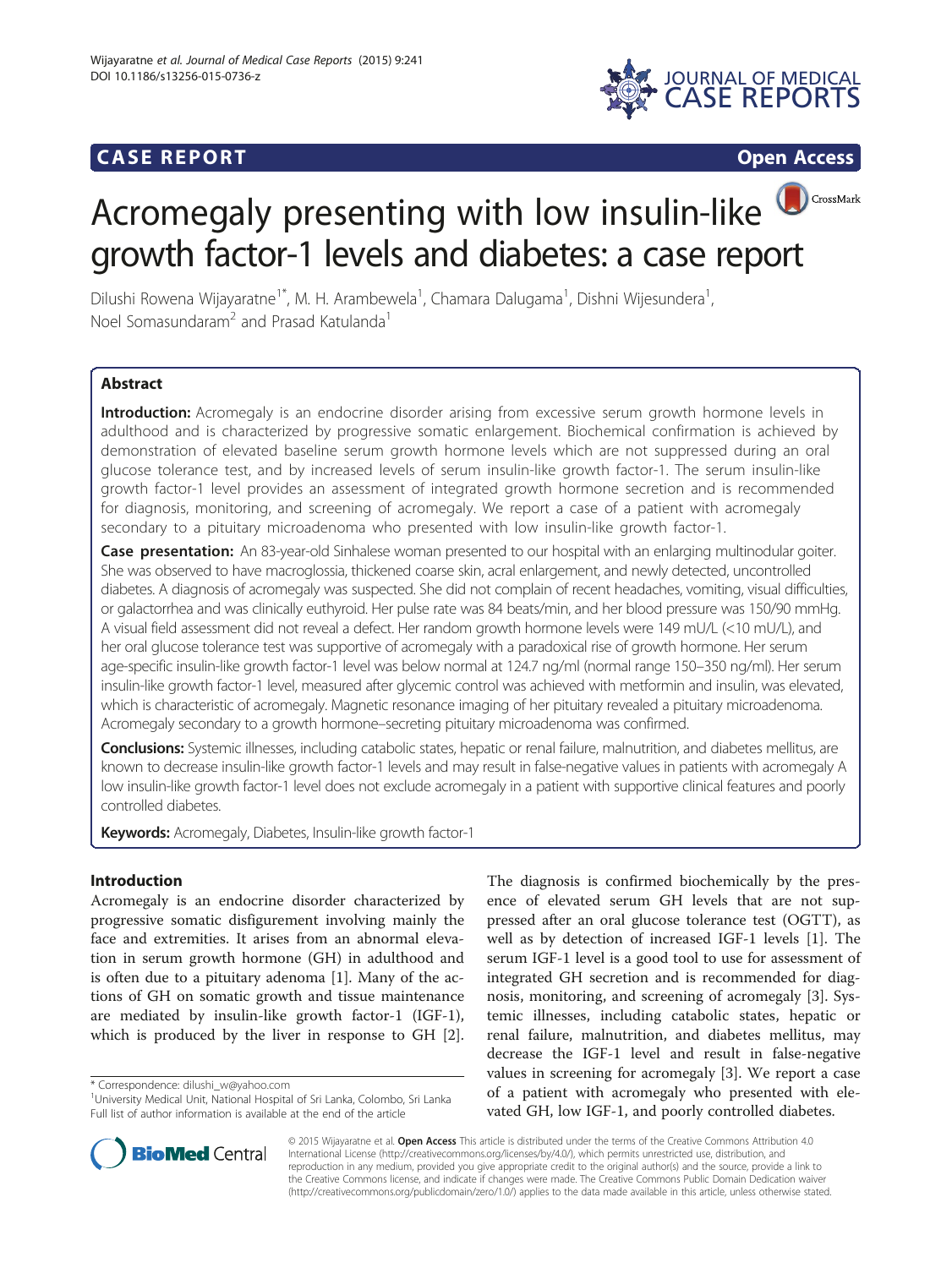#### Case presentation

An 83-year-old Sinhalese woman presented to our hospital for evaluation of a progressively enlarging, multinodular goiter. She was clinically euthyroid and reported no recent change in weight, cold or heat intolerance, alteration of bowel habits, fatigue, or mood changes. She was receiving treatment for hypertension with hydrochlorothiazide.

Her physical examination demonstrated that she was mildly dehydrated and her body mass index was 24 kg/m<sup>2</sup>. It also revealed a multinodular goiter with evidence of retrosternal extension and no cervical lymphadenopathy. Her pulse was regular at 84 beats/min, and her blood pressure was 150/90 mmHg. We observed her to have macroglossia, coarse thickened skin, and large, spade-like hands and feet. These findings raised the suspicion of acromegaly. However, she had not noticed a recent change in appearance. She did not describe having had recent headaches, vomiting, visual difficulties, or galactorrhea to suggest a pituitary neoplasm. She was blind in her right eye due to chronic glaucoma, but she had no obvious visual field defect upon examination.

Radiological and histological evaluations of her thyroid revealed a benign, multinodular goiter with early retrosternal extension. Her serum third-generation thyroidstimulating hormone level was 0.017 μIU/ml (reference range 0.4–4.0 μIU/ml), her serum free thyroxine level was 1.73 ng/dl (reference range 0.89–1.76 ng/dl), and her free triiodothyronine level was 3.12 pg/ml (reference range 1.50–4.10 pg/ml). She was commenced on a daily carbimazole dose of 15 mg, as treatment for thyrotoxicosis. Basic investigations revealed that her hemoglobin level was 12.4 g/dl, her serum creatinine level was 108 μmol/L, and her electrolytes and liver function were normal. Her fasting blood glucose was 43 mmol/L, and she had no evidence osmotic symptoms. She had had a normal fasting blood glucose level when last screened 2 years before. Her urine test was negative for ketone bodies. At the outset, she required 80–90 U/day of insulin for glycemic control. Later, she was stabilized on 40 U/day of insulin together with 2 g/day of metformin.

On the basis of her physical features, together with newly detected diabetes, a diagnosis of acromegaly was suspected. However, screening for serum IGF-1 using a commercially available enzyme-linked immunosorbent assay revealed that her level was low at 124.7 ng/ml (normal range for adults 150–350 ng/ml as specified on product leaflet, assay sensitivity 1.29 ng/ml, intra-assay coefficient of variation 6.62 %, inter-assay coefficient of variation 7.79 %, sample preparation by incubation in 1 M hydrochloric acid).

Her random GH levels were elevated at 149 mU/L (normal range<10 mU/L), and her OGTT demonstrated a paradoxical rise of GH (Table 1). Though the OGTT is

| Growth hormone Venous glucose<br>(mU/L) | (mmol/L) |
|-----------------------------------------|----------|
| 88.1                                    |          |
| >100                                    | 13.4     |
| 98.9                                    | 17.8     |
|                                         |          |

known to yield false-positive results in patients with diabetes, the very high baseline levels of GH in our patient were suggestive of acromegaly. In this setting, the low serum IGF-1 level could be attributed to poorly controlled diabetes.

IGF-1 measurements were repeated after glycemic control was achieved with insulin and metformin. Her IGF-1 level had risen above the normal range (Table 2), confirming acromegaly beyond doubt.

Magnetic resonance imaging of the patient's pituitary revealed an 8-mm pituitary microadenoma. Visual perimetry was confounded by a cataract in one eye and chronic glaucoma in the other. Her pituitary hormone axes, other than the thyroid axis, were normal.

The patient was diagnosed with acromegaly secondary to a GH-secreting pituitary microadenoma associated with a toxic multinodular goiter. She was commenced on treatment with cabergoline 500 μg/wk, as she was unwilling to undergo pituitary surgery and radiotherapy and because somatostatin analogues and pegvisomant were not routinely available at our hospital.

## **Discussion**

Apart from its somatic effect, GH has important effects on body metabolism, including glucose homeostasis [\[4](#page-2-0)]. GH acts at several levels, including the insulin receptor and its postreceptor signal transduction pathways, to block insulin actions, leading to reduced insulin-driven glucose uptake in peripheral tissue and suppression of gluconeogenesis. Increased lipolysis in the presence of GH reduces glucose oxidation by acting as a competitive energy source [[5\]](#page-2-0). However, whereas these mechanisms contribute to hyperglycemia, IGF-1, its peripheral target hormone, has opposing effects. Excess GH causes insulin

Table 2 Variation of serum insulin-like growth factor-1 with glycemic control

| Days since initiation<br>of insulin | Serum insulin-like<br>growth factor-1 <sup>a</sup> (ng/ml) | Fasting venous blood<br>glucose (mmol/L) |
|-------------------------------------|------------------------------------------------------------|------------------------------------------|
| Day 4                               | 124.7                                                      | 26                                       |
| Day 22                              | 265.10                                                     |                                          |
| Day 45                              | 504                                                        | 5.3                                      |

<sup>a</sup>Reference range for adults 150-350 ng/ml